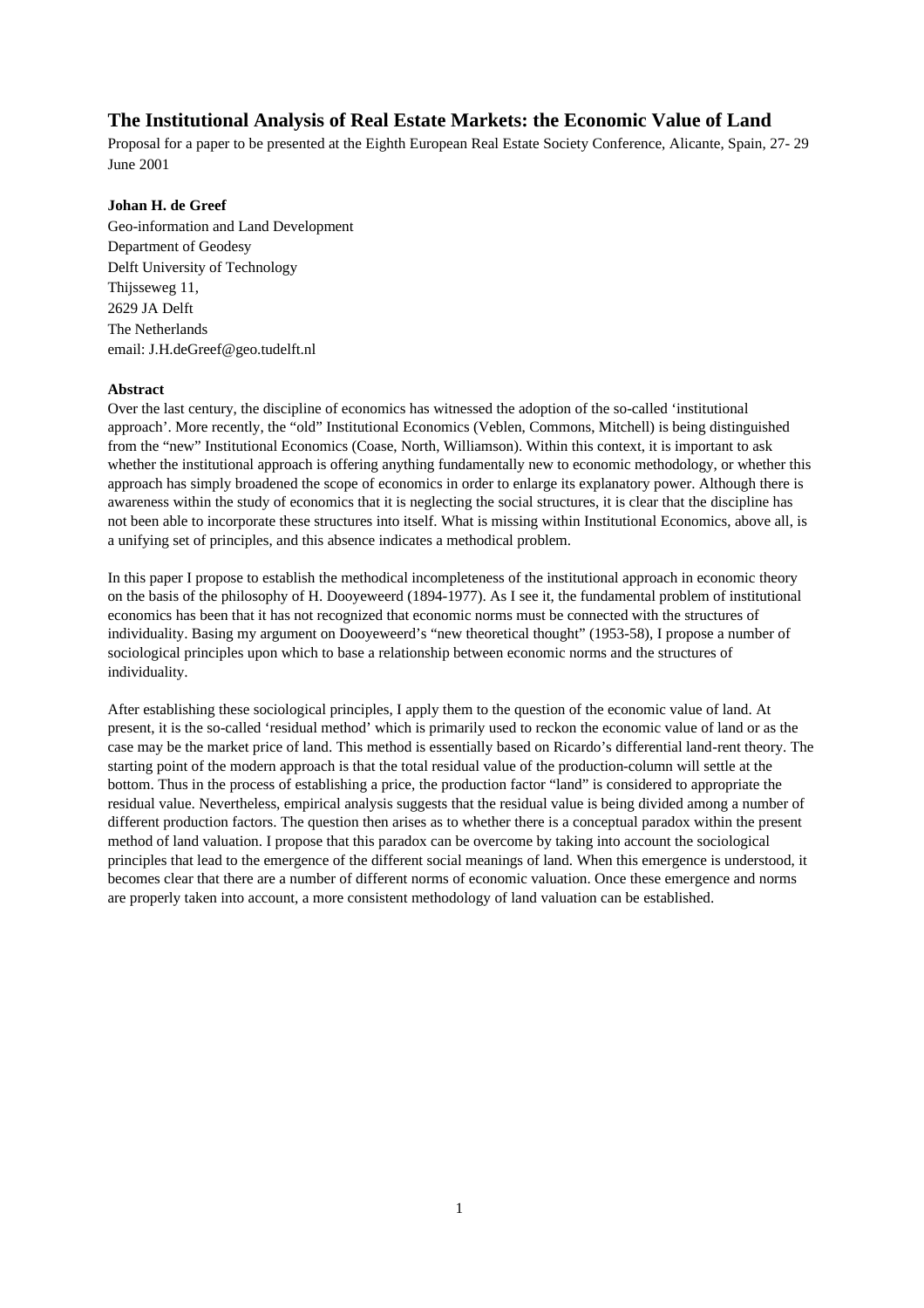#### **1 Introduction**

The economic value of land has played an important role in the overall development of economic theory, especially as land has not just an economic but also a social function. As far back as the period before the Classical Economists, it was considered justifiable to charge rent on land, in contrast with charging interest on money, because land has a natural fertility. The Physiocrats absolutised this thought in declaring that only agriculture can produce a valuesurplus, although Quesnay's Tableau Economique showed that farmers ("classe productive"), in producing the valuesurplus, were dependent on landowners ("classe des propriétaires") and traders ("classe stérile"). The Classical Economists extended the concept of value-surplus. Ricardo showed in his *Principles of Political Economy and Taxation* (1821) that the whole produce of land should be alloted to the different classes (rent, profit and wages). Ricardo's principle ideas on value and on rent of land form the scientific basis for the explanation of the economic value of land. All subsequent land-value theories can be considered applications of these principles. One of the reasons that the development of theory on the economic value of land has more or less stagnated since Ricardo is that Neo-Classical Economists have completely failed to see the connection between land and social structures. They approached the concept of the economic value of land only under the phrase "law of nature". Everything was expressed in terms of money; thus the value of land was expressed only in terms of cost or revenue. The normative character of economic organisation totally disappeared. Since the beginning of the last century, the Institutional Economists criticised mainstream economic thought, arguing that it was operating on too high a level of abstraction in explaining economic phenomena. Institutional Economics ought to be expected to shed new light on the economic value of land. But is Institutional Economics really able to connect economic norms to social structures? Contemporary economic thought, in my opinion, has lost the notion of how economic norms can be connected to social structures. This paper therefore proposes a number of sociological principles upon which to base a relationship between economic norms and the social structures.

#### **2 Definition of the problem**

Land in the desert or at the bottom of the sea is worthless from an economic perspective. Rural land has a low value, but that value increases immediately when it becomes possible to develop houses on it. This is explained, of course, by the law of supply and demand or by the concept of scarcity. For a more specific explanation, however, it is necessary to have an insight into sociological structures. The question is: to what extent is Institutional Economics in a position to provide this insight?

In Institutional Economics, the "old" Institutional Economics is distinguished from the "new" Institutional Economics:

- the old Institutional Economists (e.g. Veblen, Commons, Mitchell) take their starting point from sociological structures, often constructed from a non-economic perspective, to explain economic phenomena;
- the new Institutional Economists (e.g. Coase, North, Williamson) explain sociological structures from an economic perspective.

Both, old and new Institutional Economists use a so-called "institutional approach". What is this institutional approach? The old Institutional Economics worked by constructing sociological structures using the explanatory tools of other disciplines such as biology, history or psychology. They explained economic phenomena from this sociological viewpoint. The new Institutional Economists see "institutions" as the variable to be explained. They use economic methods to explain sociological structures. Coase can be regarded as the founder of this movement with his famous question: 'Why does a "firm" emerge at all in a specialised exchange economy?' In Coase's view, the existence of a "firm", as opposed to the "market", has its basis in the transactions cost (Coase, 1937, 390). The sociological entity of the "firm" is thus explained by the economic analysis of the transactions cost. In this thought, Coase saw the "state" as a "super-firm". The "state" is able to arrange things with the lowest transaction costs because of its regulatory powers (Coase, 1960). However, can the sociological structures (e.g. "firm", "market", "state") properly be explained by an economical analysis?

#### The first question that I ask in this paper is:

*What is the relationship between economic norms and sociological structures in a scientific approach?*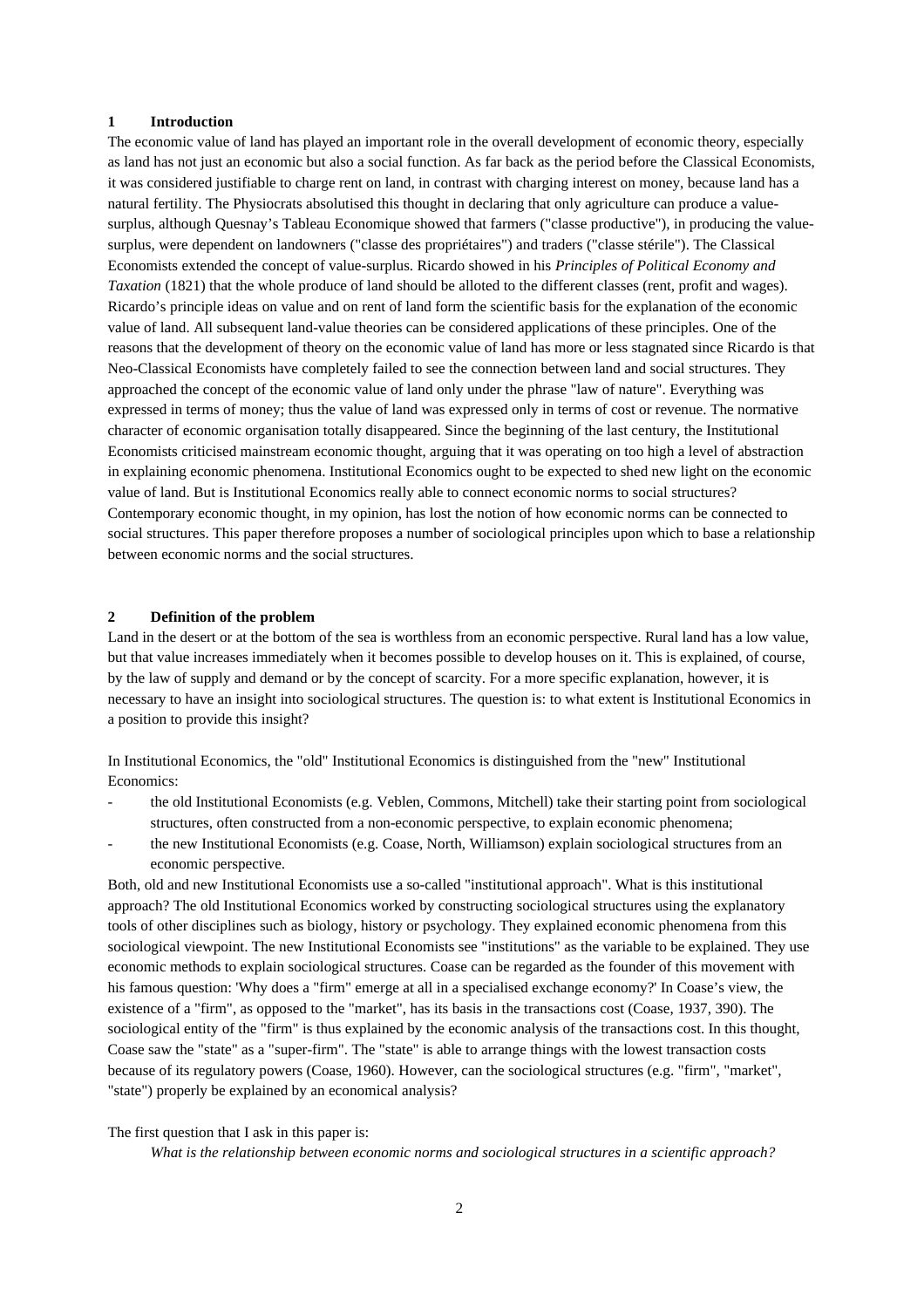The answer to this question can be seen as a critique of current institutional analysis. In answering the above question, I draw on the philosophy of Herman Dooyeweerd (1894-1977). We will deal with Dooyeweerd's:

- 1) distinction between institutional and non-institutional communities;
- 2) relationship between causal explanation and normative judgement;
- 3) concepts of modality and individuality.

In order to gain a good understanding of Dooyeweerd's philosophical approach, one needs to read his works. *A New Critique on Theoretical Thought* (Dooyeweerd, 1953-1958) may be regarded as his standard work. In this paper I especially refer to the analysis given in his article *Fundamental Problems of Sociology*" (1948).

In current economic thinking, the economic value of land is determined by the residual value approach. The starting point of this approach is that the total residual value of the production-column will settle at the bottom. Thus, in the process of establishing a price, the production factor "land" is expected to appropriate the residual value. Nevertheless, empirical analysis suggests that the residual value is divided among a number of different production factors (e.g. "capital" and "labour"). The question then arises as to whether there is a conceptual paradox within the present method of land valuation. The residual approach uses household figures like cost, revenue and prices. Apart from the question as to whether these concepts are scientific, this approach, in my view, is not able to offer an adequate causal connection between the economic value and the sociological meaning of land.

## The second question that I ask in this paper is:

# *What is economic value of land, when the connection between economic norms and sociological structures is taken into consideration?*

The explanation of the economic value of land, in my opinion, has to take into account the sociological principles that lead to the emergence of different social meanings of land. In answering this second question, I draw on the ideas of Ricardo set out in his *Principles of Political Economy* (1821). I then set Ricardo's principles of value and of land rent over against the sociological view argued by Dooyeweerd. After this, my paper aims to demonstrate that the economic value of land expresses itself in different ways, depending on the sociological structures out of which land emerges. When this emergence of the land in sociological structures is understood, a more consistent methodology of land valuation can be established.

# **3 A critique of current institutional analysis**

## **3.1 Institutional and non-institutional**

The concept of 'institution' has, over time, become broader in its definition. Initially, an institution was a definition for a typical community. A community is any societal relationship which has the character of a whole joining its members into a social unity, irrespective of the degree of intensity of the communal bond (e.g. "family", "firm", "church", "state" etc.). The communal relationship is thus differentiated from inter-communal (or inter-individual) relationships in which individual persons or communities relate without being united into a solidary whole. Such relationships may show the character of mutual neutrality, free cooperation or antagonism, competition or contest (Dooyeweerd, 1957, 177).

According to Dooyeweerd, institutional communities are both natural and organized. Institutional communities, by their very nature, encompass their members to an intensive degree, continuously or at least for a considerable part of their life, and in a way independent of their will. The "state" is an organized institution into which someone is born. Although a person can become a citizen also in other ways, no citizen is able to change his nationality at will (Dooyeweerd, 1957, 187).

Non-institutional communities are, in Dooyeweerd's view, voluntary associations. These organizations which in modern differentiated society show an immense diversity in nature and formation have either an associatory or an authoritarian form of government. Non-institutional organizations typically come out of an historical power formation (in contrast to natural communities which are unorganized communities and have an organic beginning).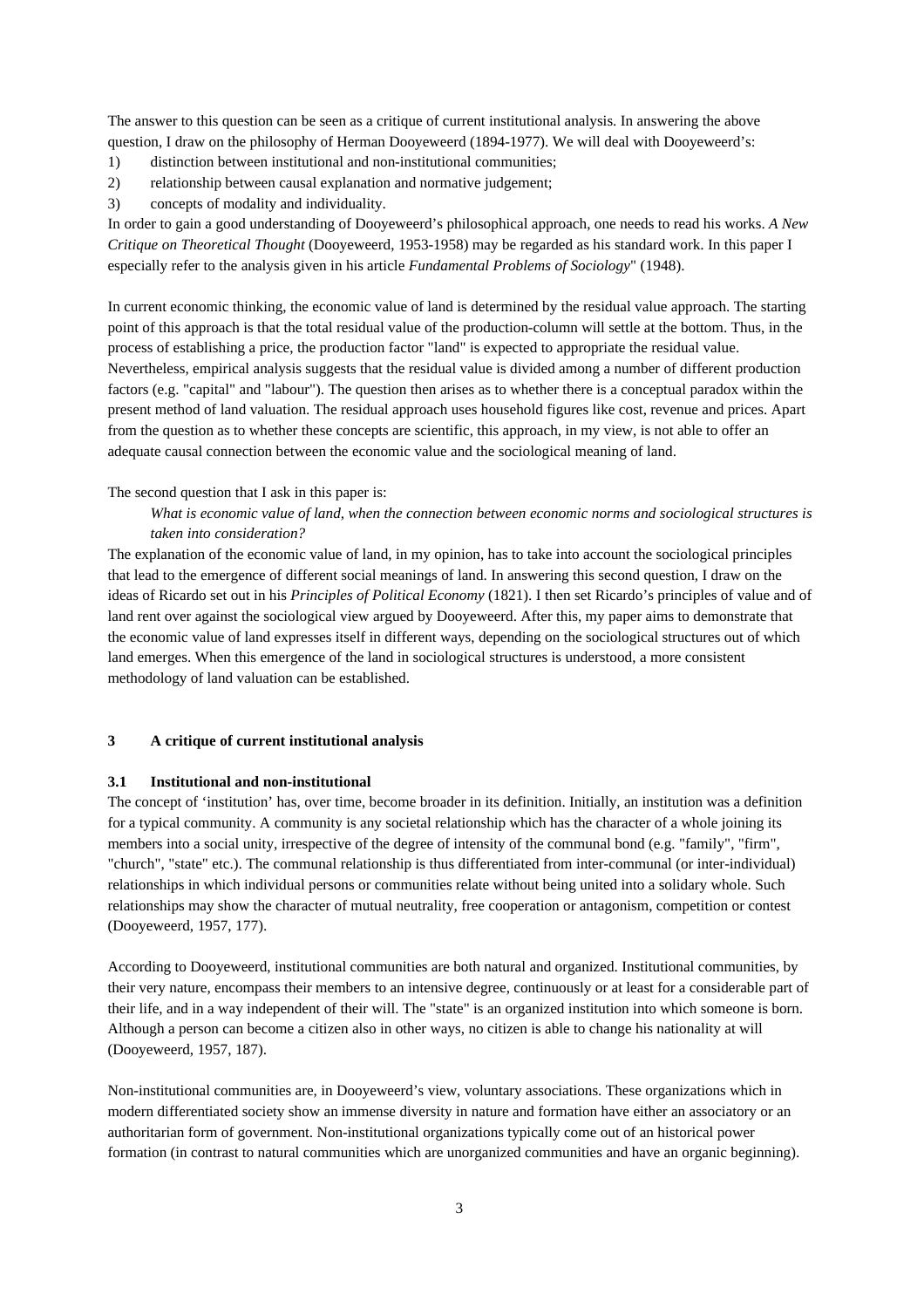An organization provides a certain continuity to communities that lack a natural foundation, so that the organisation becomes independent of the life-span of its individual members. The "firm" is a non-institutional community. This organization is based on the principle that people are free to join or quit. Joining a "firm" is usually done by means of an employment contract (Dooyeweerd 1957).

In inter-communal (or inter-individual) relationships, there is no relationship of authority or subordination. This does not mean, however, that in these relationships individuals and communities are socially equal. These relationships show great inequality, for example, influenced by factors such as age, class or rank, trade or profession. All these differences in social position lack a real integration within inter-communal relationships. (Dooyeweerd, 1957). Intercommunal relationships, even though they do not form a community, are nevertheless marked by typical structures. For example the free market, with its corresponding free competition, is founded historically on typical economically-based inter-communal relationships.

Especially since Durkheim's very broad interpretation of the term "institution", this term has lacked a consistent meaning in sociology. Durkheim identified institutions with the totality of "social facts", conceived as facts which, independent of the consciousness of individuals, originate from a "collective consciousness", and as such impose themselves upon the individuals. He distinguished corporate institutions with longer lasting patterns of behaviour such as law, morals, language, occupational, customs, from collective modes of existence such as styles of building, traffic, etc. Dooyeweerd objected to this terminology because, in his opinion, it led to a levelling out of the fundamental structural difference that he saw between institutional and non-institutional communities (Dooyeweerd, 1957, 187-189).

Just as in the discipline of sociology, Institutional Economics also lacks a consistent definition of institutions. According to Veblen, founder of the old Institutional Economics, institutions are settled habits of thought common to the generality of humankind. The new Institutional Economists, however, argued that the core ideas of institutionalism concern habits, rules and their evolution. The term institutions is generally used rather loosely, and may often overlap with the meaning we give to terms such as organisations, customs, traditions, norms and rules.

## *The first point of attention in regard to the current institutional approach is:*

The extremely broad interpretation of the term 'institution' runs the risk of levelling out the fundamental difference between institutional and non-institutional communities. Economic value of land analysis needs the insight that there is an unbreakable correlation between communal and inter-communal relationships.

## **3.2 Causal explanation and normative judgement**

Why has the concept of institution grown so vague, especially with regard to the distinction between communal and inter-communal relationships? One important reason is methodical. In contemporary social studies, causal explanation and normative judgement are strictly separated. In social studies it is assumed that "social facts" can only be observed in the same way as objective phenomena are determined in natural sciences. To ascertain social facts in their objective givenness, all normative judgement should, according to modern sociology, be eliminated. Science should not decide what ought and ought not to be in a society; science should concern itself only with socalled reality. This basic assumption is an important dogma of modern sociological method. One of the results has been that Dooyeweerd's insight into the correlation between communal and inter-communal has remained hidden.

Human relationships always presuppose norms; otherwise they simply cannot exist. To ask whether "firms" exist or not, is the same as asking which human relationships make up a "firm"? Without applying norms, this principal distinction cannot be made. Neglecting these norms, a "firm" can be seen as an alternative for the "market", or the "state" can be seen as a "super-firm".

Social classes are not perceptible entities as such. The distinction between the class of "landowners" and "nonlandowners" presupposes the concept of "ownership". The title of "ownership" is only comes into force as a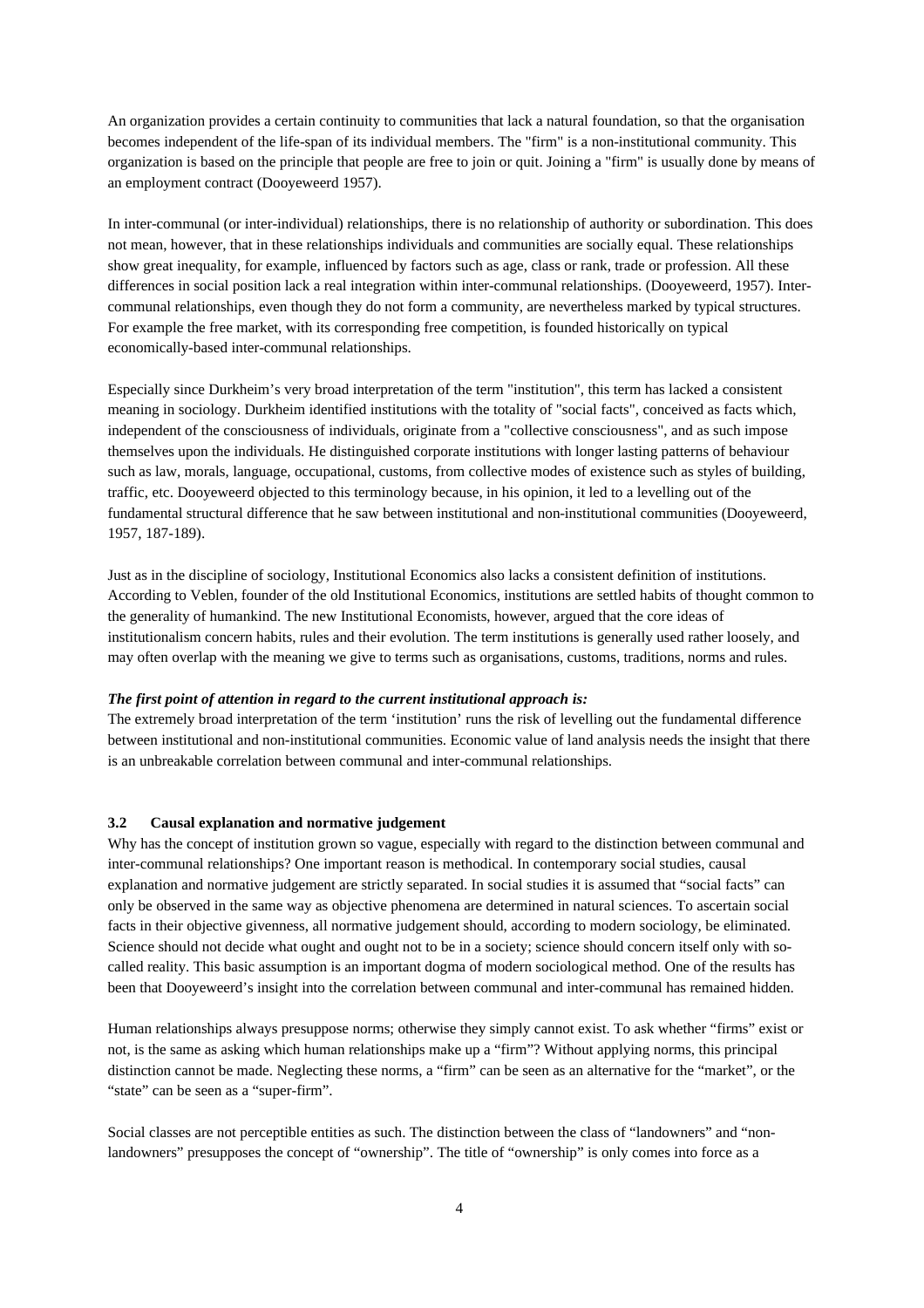consequence of juridical norms. The division of population into "landowners" and "non-landowners" is meaningless unless the criterion of "means of production" is accepted. The "means of production" is a concept that is only laid down by economic norms. The entities of "ownership" and "means of production" arose out of social intercourse under the presupposition of the norms of social contact. Which "social facts" would be left if we disconnected causal explanation from normative judgement? Due to the distinction between causal explanation and normative judgement social science, and thus economics, is not able to see scientific causation. Scientific causation demands a comparability of cause and effect. That cause and effect are bound up together puts them within reach of science. The economic value of land cannot be explained by legal norms or psychological norms of need, but only by economic norms (Dooyeweerd, 1948).

It is therefore necessary to make a distinction between a naive pre-theoretical and a theoretical attitude (Dooyeweerd, 1953, 1955, 1957). In the pre-theoretical experience the different aspects of reality are indissolubly linked. A theoretical analysis splits up reality into various modal aspects (e.g. historic, economic, juridical, moral, etc.) The antithetical relation is based on pure abstraction and does not correspond to reality. Naive experience is not a theory of reality. In the pre-theoretical attitude of common experience we find ourselves completely within empirical reality with all its functions and aspects. It may be compared to the difference between the theoretical attitude of an economic scientist and the naive non-theoretical experience of a business-man. Theoretical abstraction uses an antithetical relation. Naive experience is characterized by the relation subject and object. In naive experience we attribute without hesitation objective qualities of cultural, symbolic, economical, juridical and even moral character to things of our common life which cannot have a subjective function in these specific aspects of reality. We know very well that they cannot functions as subjects which live together in a social commerce or make value-judgments. We know perfectly well that these objective qualities belong to them only with reference to the subjective functions of any living or rational being with regard to the above-mentioned aspects (Dooyeweerd, 1948).

#### *The second point of attention in regard to the current institutional approach is:*

Causal explanation in social science is impossible to achieve by eliminating normative judgement. An economic scientific explanation is only possible by using theoretical abstraction. On the basis of this abstraction, economic law and norms can be discerned. This abstraction needs to be distinguished from the naive pre-theoretical attitude in which different aspects of reality are indissolubly linked. We do not explain anything when we assume a causal relation between events which are viewed under different modal aspects.

# **3.3 Modalities and individualities**

In the previous paragraph it has been stated that for scientific causality a distinction is necessary between modalities and individualities. When this difference is lacking there is a risk of identifying individualities (like "firm", "state") with modalities (like "economic aspect", "juridical aspect"). The universal modalities of being do not refer to the concrete "what" of things or events, but are only the different modes of the universal "how" which determine the aspects of our theoretical view of reality. The different aspects are not reality itself, but are only modalities of being. A purely "biotical", "economic" or "juridical" reality does not exist. Biotical, economic, or juridical aspects of reality, however, do exist. No single aspect stands by itself; every one of them refers within and beyond itself to all the others. They only come together in the continuous operational coherence of a structural unity of irreducible modal functions. Each real thing, each real event, each real living being, each real social connection functions within the totality of aspects, either in subjective or in objective functions. This (empirical) reality does not offer itself to naive experience in abstracted aspects, but in typical structures of totality and individuality. Individualities embrace all modal aspects. Thus the individuality is a typical groupage of the modal aspects within structural totalities, although we never actually experience these individualities as an addition sum of modalities. In their framework, the different aspects are grouped in a typical manner and bound together in an individual totality and unity. The modal aspects are grouped in such a typical manner that the whole structure is characterized by one of them, which is called the inner directive or qualifying function. Without insight into this double structure of reality (the modal structure and the structure of individuality) a scientific application of causality is impossible (Dooyeweerd, 1953, 1957).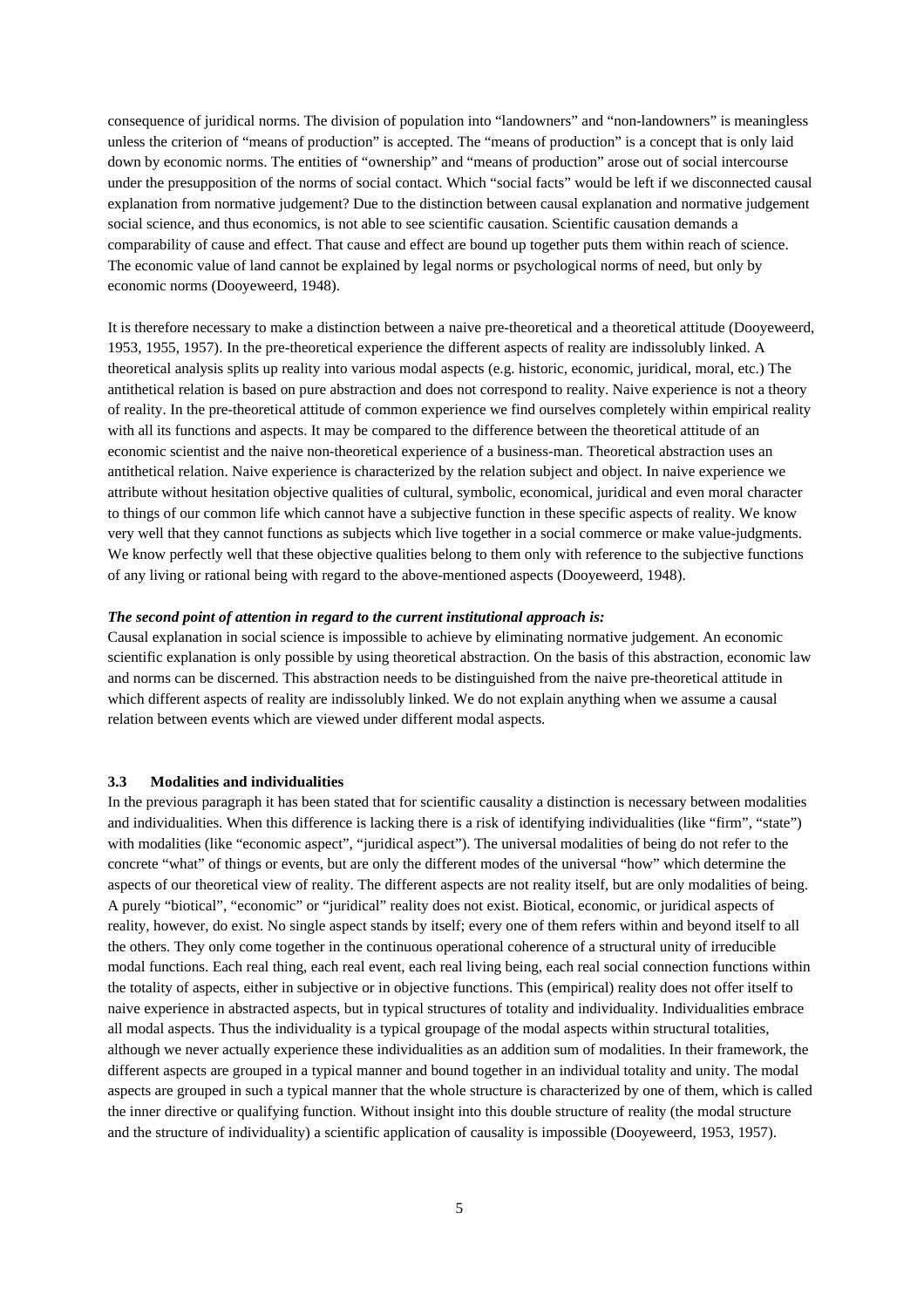The substantial difference between individualities of human society, like "firm", "market" and "state", can only (in causal and normative manner) be explained by the typical way in which all the different modal aspects are grouped together towards an entity. According to its structural principle community in its different types is not a natural fact but a normative task, which can be realized in a better or worse way. For this reason it is perfectly understandable that in our time the adherents of a consistent a-normative conception of empirical sociology in the sense of Max Weber show a tendency towards the complete elimination of the idea of community from their field of research. "Firm", "market" and "state" are looked upon as ideal-types, as a result of which no insight into their normative tasks are given. The elimination of the normative idea of community implies that of the inter-communal relationships insofar as the latter can no more be conceived in their proper societal sense apart from their normative structural principles. This is due to the very correlativity of these two foundational kinds of relationships. Apart from its structural principle, no single societal relationship can be theoretically established and examined in its factual realization without denaturing its societal meaning (Dooyeweerd, 1957).

All typical structures of individuality of human societal relationship are of a normative qualification. This is what distinguishes them in principle from animal types of symbiosis. This also implies that they require a human shaping on a cultural basis and can only be realized in particular societal forms which differ from the various cultural areas and the level of historical development of the latter. These societal forms are social products of the process of human shaping and exhibit the same typical totality-character as the typical structural principles to which they give a positive form (Dooyeweerd, 1957).

Land (and its function and purpose according to houses, streets etc.) can as such only exist in human society in a subject-object relation. Land functions in all modal aspects: in its physical, biological and psychological aspects (in its sensual perceptible qualities), in its logical aspect (its logical marks), as well as in its historical aspect of culture development (it is a human product of culture) as well as in its linguistic aspect (its symbolic meaning), in its aspect of social intercourse as well as in its economic aspects (its function of an economic good), in its aesthetical aspect as well as in its juridical aspect, etc. As we will see in the next paragraph, land can function in different structures of individuality of human society. In analysing the economic value of land, it is especially important to look at those structures of individuality which have the economic qualifying function.

## *The third point of attention in regard to the current institutional approach is:*

Insight into scientific causality is only possible in the awareness of the double structure of reality: the modal structure and the structure of individuality. Individualities embrace all modal aspects without difference. The modal aspects are grouped in such a typical manner that the whole structure is characterized by one of them: the so-called 'inner directive' or 'qualifying' function. The substantial difference between individualities of human society can only be explained by the typical way in which all the different modal aspects are grouped together towards an entity. Thus, all typical structures of individuality of human societal relationship are of a normative qualification.

#### **4 The economic value of land**

It is common practice nowadays to determine the economic value of land by the residual value-method. The residual value of land is the value of the final product (e.g. house, office) diminished by the production costs. The amount that is left is the "maximum price" that a developer should pay for the land. The starting point of this method is that the land possesses residual value; without the land, no houses or offices can be built. Thus in the process of establishing a price, the production factor "land" appropriates the residual value. Nevertheless, empirical analysis suggests that the residual value should be divided among a number of different production factors. Just as "land", "capital" or "labour" are also indispensable in the development process. This analysis of (neo)classical thought leads to an intellectual cul-de-sac : the scarcity of the different production factors modifies the distribution of the residual value. How can we find a way out of this problem?

First we need to realize that land as an economic object, only exists in respect to human subjective valuation, but is not reducible to it. By that, we have principally chosen a position against the so-called subjective and objective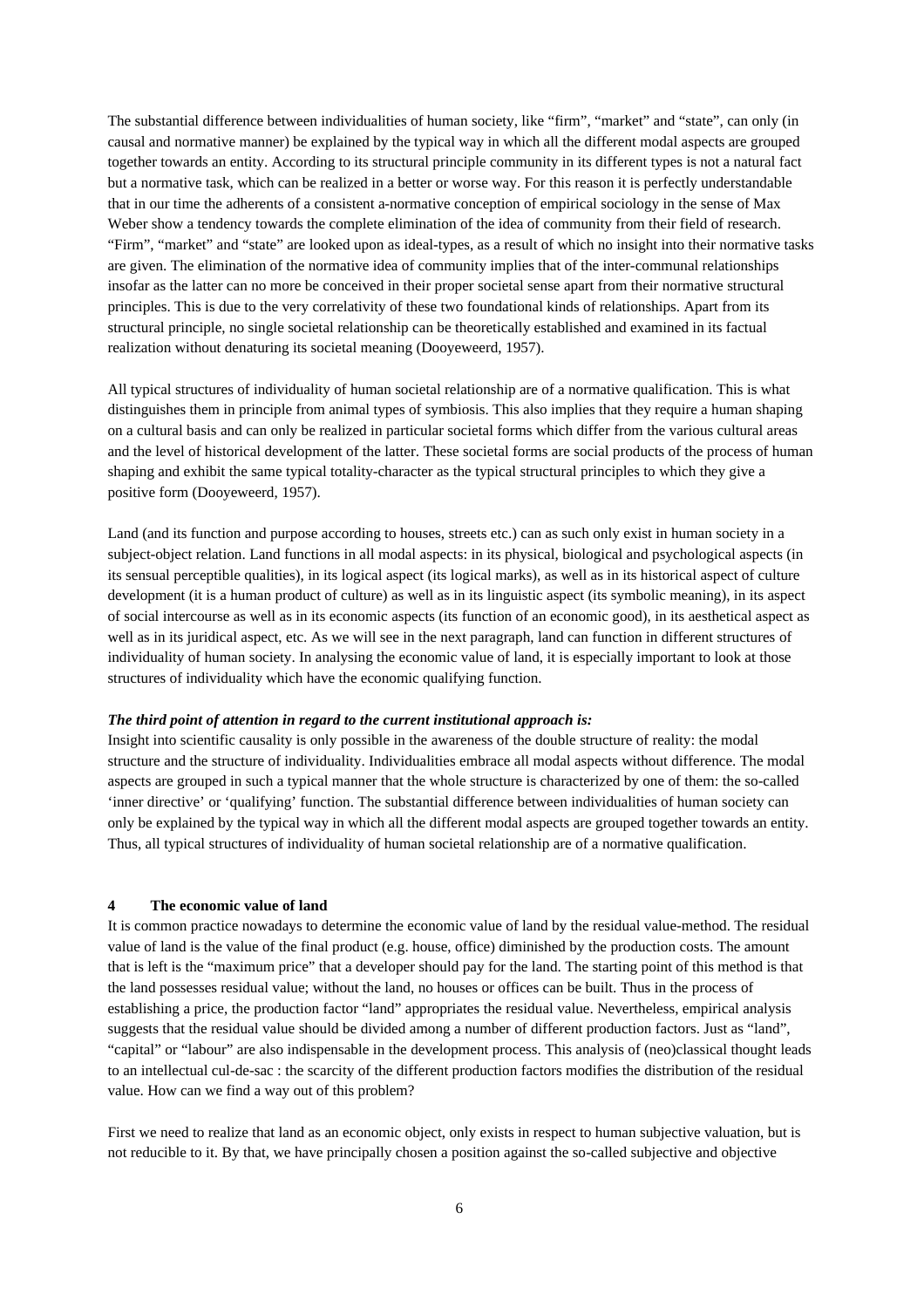valuation-theory. To gain causal insight in the economic value of land, we need to see what role land has in social structures.

#### **4.1 Economic modalities: value and rent**

In our effort to understand the economic modalities we draw on the ideas of Ricardo set out in his *Principles of Political Economy* (Ricardo, 1821). Ricardo's 'differential rent of land-theory' contains the most fundamental principles on valuation of land. For clarity's sake it needs to be said that Ricardo used the natural scientific approach by ascribing the character of a for all times applying "law of nature" to the economic phenomena. This is most obviously expressed in the way that Ricardo, following Adam Smith, based economic value on the metaphysical idea of "labour". As Ricardo expressed it, "The toil and trouble of acquiring it or, having acquired it, the toil and trouble which it can save to himself" (Ricardo, 1821, 12-13). As mentioned above, this natural scientific outlook is in defiance with the normative character of the economic aspect of reality. The economic value is a normative concept through and through, which makes no sense in a natural scientific method. In spite of this, the power of Ricardo's analysis is his use of theoretical abstraction combined with his focus on the economic aspect of reality. That is why his principles on value and on rent of land in terms of economic modalities are still very useful.

Concerning the idea of value, Ricardo initially follows the ideas of Adam Smith (Ricardo, 1821,11):

"The word value has two different meanings, and sometimes expresses the utility of some particular object, and sometimes the power of purchasing other goods which the possession of that object conveys. The one may be called the value in use; the other value in exchange... Utility then is not the measure of exchangeable value, although it is absolutely essential to it."

In this description of the double meaning of value, an important distinction has been made between the internal orientation (value in use) and the external orientation (value in exchange). The awareness that there is a correlation between the two meanings of value is also expressed in the words: utility is not the measure of exchangeable value, although it is absolutely essential to it. We need to keep in mind that Ricardo looked in a natural scientific way for the ultimate value that is invariable for the purpose of more distinctly pointing out the causes of relative variations in the value of other things. He could not, of course, succeed in finding the ultimate value, because the economic value is a normative concept.

When the economic value is seen as a normative concept, the matter is looked at from a completely different perspective. The distinction between "economic value" in a communal relationship and in an inter-communal relationship becomes important. The "economic value" in a communal relationship is determined by the authority of specific rules of valuation in the community. In inter-communal relationships any relation of authority or subordination is lacking. These relationships show a great inequality in the manner valuation takes place. The difference between the value in communal relationships and in inter-communal relationships can be shown by the concept of rent.

Ricardo explains the concept of rent as follows (Ricardo, 1821, 69):

"....If all land had the same properties, if it were unlimited in quantity, and uniform in quality, no charge could be made for its use, unless were it possessed peculiar advantages of situation. It is only then because land is not unlimited in quantity and uniform in quality, and because in the progress of population, land of an inferior quality, or less advantageously situated, is called into cultivation, that rent is ever paid for the use of it...."

The important issue, as Ricardo states, is that rent exists by the differential "fertility" of land. The question arising from our perspective is whether this difference is always reducable to land itself. Is it not, rather, the difference in economic function, and thus the economic valuation, of land in human relationships?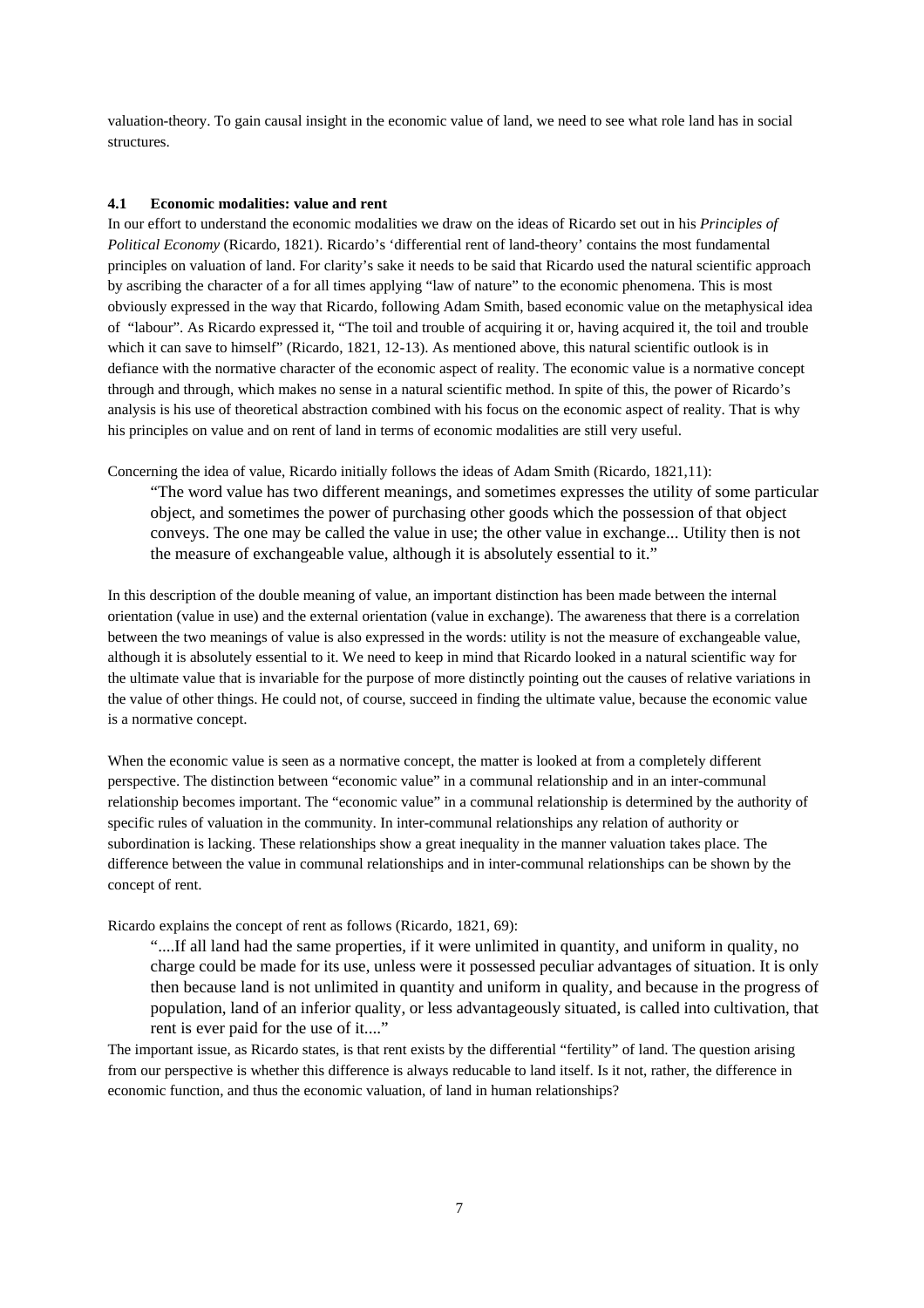Continuing our analysis, we could state that rent comes into being when there is a correlation between the value in communal relationships and in inter-communal relationships. In other words, rent is the difference between the value in communal and the value in inter-communal relationships.

# **4.2 Individualities: market and firm**

One of the identification marks of economic modalities (e.g. value, rent) is that they do not exist as realities in themselves. The terms of value and rent can only be expressed in relation to individualities. There are at least two important individualities with an economic qualification: the market and the firm. In both cases, the correlation between the value in communal and in inter-communal relationships is a first condition.

In case of the market, value expresses itself in inter-communal relationships. There is a great inequality in the manner in which valuation takes place. The most important norm is that the lowest value in the inter-communal relationships qualifies the value in the market. The rent in the market, is the difference between the lowest value and the other values.

In case of the firm, value expresses itself by the communal relationships. The firm uses its own valuation rules that are typical for that communal relationship. It is characteristic of the firm that it stands between two or more markets. The most important norm is that rent is a precondition for value to be expressed in a firm. This rent depends on the different values of markets, and modifies the value of the firm. Thus, the value of the firm is the value which make a rent possible, according to the different given market values.

Depending on which role land plays in above mentioned relationships, land gains its economic value. The above concepts of market and firm have been described in the most basic form. How these concepts are expressed in reality depends on human shaping on a cultural basis and can only be realized in particular societal forms which differ according to the various cultural areas and the level of historical development of the latter.

## **5 Conclusion**

Land is a good example of an object which gains its economic value in the context of human relationships. Research into the economic value of land thus forces economic method to make a connection between economic norms and social structures.

The current Institutional Economics is a movement which tries to do this. In this paper a critique has been given of the current institutional approach. The extremely broad interpretation of the term institutions in this approach runs the of levelling out the fundamental difference between communal and inter-communal relationships. The background of eliminating this distinction is the dogma in social science that causal explanation and normative judgement should be disconnected. As a result the double structure of reality, the modality structure and individuality structure, is not seen.

The economic value of land can only be conceptualized when a distinction is made between the economic modalities (e.g. value, rent) and the individualities (e.g. market, firm). The economic modalities express themselves in a normative way, which characterize the specific individuality. In order to be able to make these distinctions the sociological principle of correlation between communal and inter-communal relationships is necessary. For example, the value in the "market" expresses itself in terms of inter-communal relationships. The most important norm is that the lowest value qualifies the value in the "market". The value in the "firm" expresses itself by the communal relationships. It is characteristic of the "firm" that it stands between two or more "markets". The most important norm is, taking into account its own communal valuation rules, that there at least a rent remains given the different "market" values. Land as an economic object, emerges in different individualities in which it can exist in respect to human subjective valuation. As a result the economic value of land is never reducible to land itself, but depends on